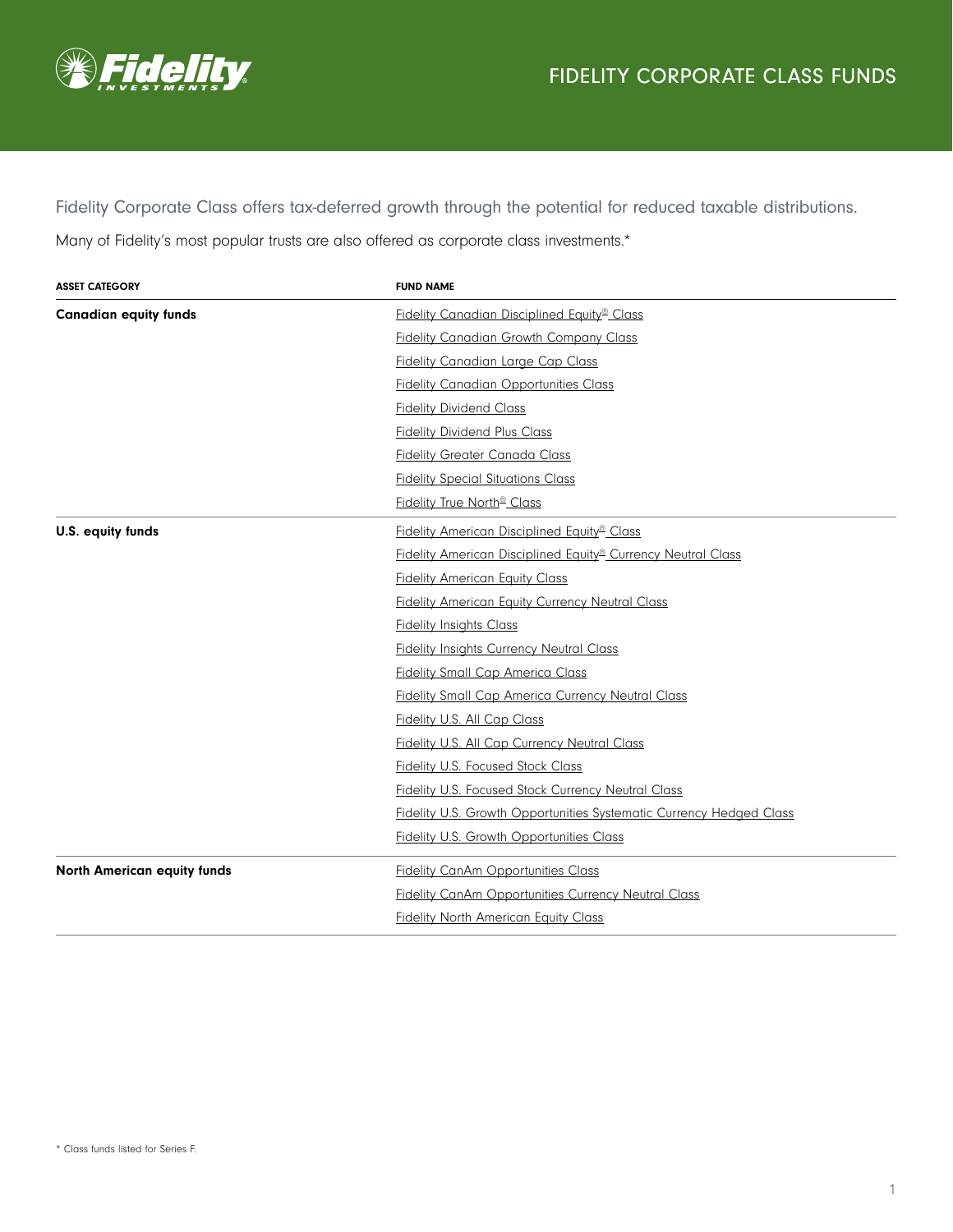

## FIDELITY CORPORATE CLASS FUNDS

| <b>ASSET CATEGORY</b>                 | <b>FUND NAME</b>                                                              |
|---------------------------------------|-------------------------------------------------------------------------------|
| Global and international equity funds | Fidelity AsiaStar <sup>®</sup> Class                                          |
|                                       | <b>Fidelity China Class</b>                                                   |
|                                       | <b>Fidelity Emerging Markets Class</b>                                        |
|                                       | <b>Fidelity Europe Class</b>                                                  |
|                                       | <b>Fidelity Far East Class</b>                                                |
|                                       | Fidelity Founders <sup>®</sup> Class                                          |
|                                       | Fidelity Founders <sup>®</sup> Currency Neutral Class                         |
|                                       | <b>Fidelity Global Class</b>                                                  |
|                                       | <b>Fidelity Global Concentrated Equity Class</b>                              |
|                                       | Fidelity Global Disciplined Equity <sup>®</sup> Class                         |
|                                       | Fidelity Global Disciplined Equity <sup>®</sup> Currency Neutral Class        |
|                                       | <b>Fidelity Global Dividend Class</b>                                         |
|                                       | <b>Fidelity Global Growth and Value Class</b>                                 |
|                                       | <b>Fidelity Global Growth and Value Currency Neutral Class</b>                |
|                                       | <b>Fidelity Global Innovators</b> ® Class                                     |
|                                       | Fidelity Global Innovators <sup>®</sup> Currency Neutral Class                |
|                                       | <b>Fidelity Global Intrinsic Value Class</b>                                  |
|                                       | <b>Fidelity Global Intrinsic Value Currency Neutral Class</b>                 |
|                                       | <b>Fidelity Global Large Cap Class</b>                                        |
|                                       | <b>Fidelity Global Large Cap Currency Neutral Class</b>                       |
|                                       | Fidelity International Disciplined Equity <sup>®</sup> Class                  |
|                                       | Fidelity International Disciplined Equity <sup>®</sup> Currency Neutral Class |
|                                       | <b>Fidelity International Growth Class</b>                                    |
|                                       | <b>Fidelity Japan Class</b>                                                   |
|                                       | Fidelity NorthStar <sup>®</sup> Class                                         |
|                                       | Fidelity NorthStar <sup>®</sup> Currency Neutral Class                        |
| <b>Equity sector funds</b>            | <b>Fidelity Global Consumer Industries Class</b>                              |
|                                       | <b>Fidelity Global Financial Services Class</b>                               |
|                                       | <b>Fidelity Global Health Care Class</b>                                      |
|                                       | <b>Fidelity Global Natural Resources Class</b>                                |
|                                       | <b>Fidelity Global Real Estate Class</b>                                      |
|                                       | <b>Fidelity Technology Innovators Class</b>                                   |
| Canadian multi-asset class funds      | <b>Fidelity Canadian Asset Allocation Class</b>                               |
|                                       | <b>Fidelity Canadian Balanced Class</b>                                       |
|                                       | <b>Fidelity Monthly Income Class</b>                                          |
| <b>Canadian fixed income funds</b>    | <b>Fidelity Canadian Short Term Income Class</b>                              |
|                                       | <b>Fidelity Corporate Bond Class</b>                                          |
|                                       |                                                                               |